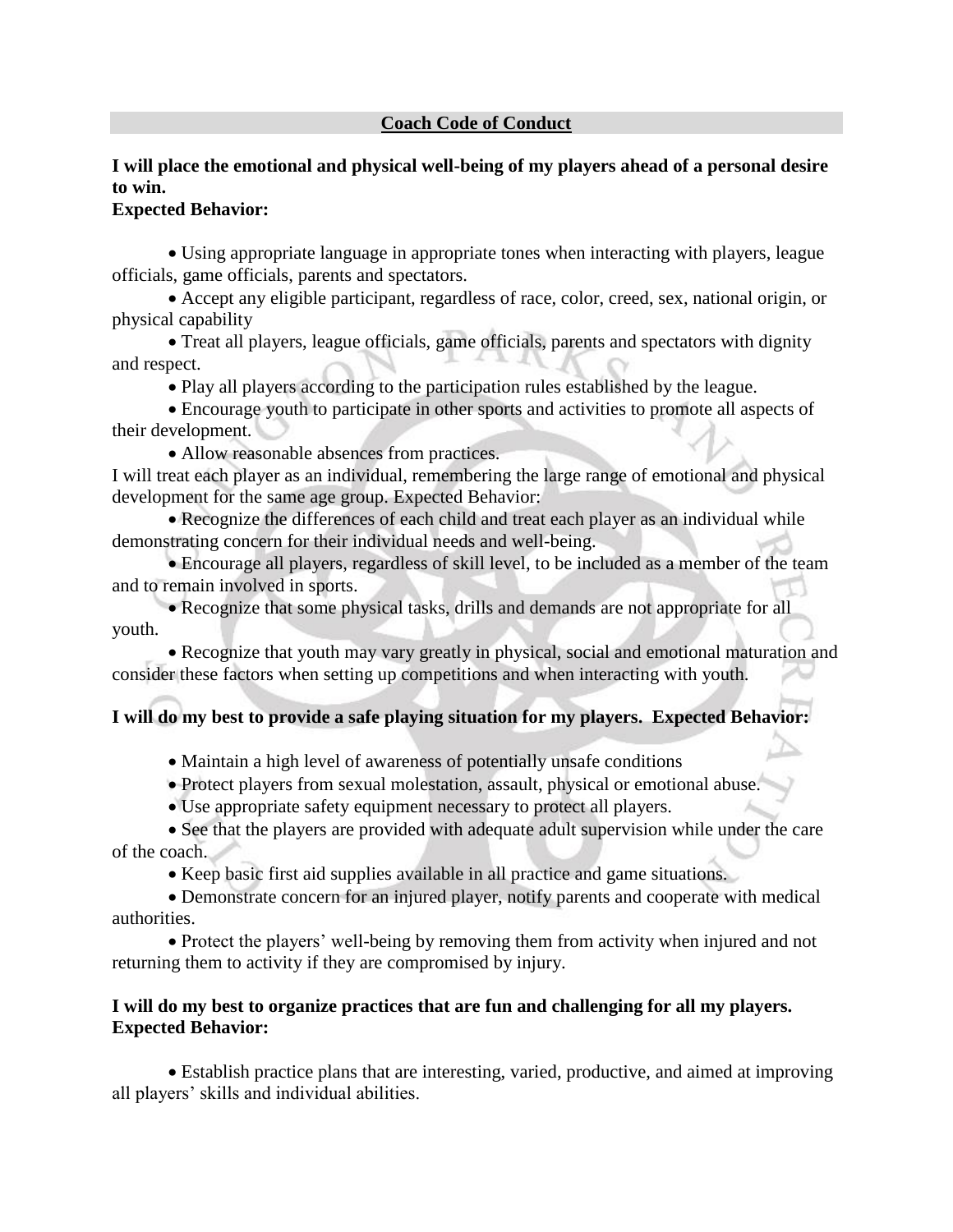• Devote appropriate time to the individual improvement of each player.

• Conduct practices of reasonable length and intensity appropriate for the age and condition of the players.

#### **I will lead by example in demonstrating fair play and sportsmanship to all my players. Expected Behavior:**

• Adopt the position, teach and demonstrate that it is our basic moral code to treat others as we would like to be treated.

- Abide by and support the rules of the game as well as the spirit of the rules.
- Provide an environment conducive to fair and equitable competition.

• Use the influential position of youth coach as an opportunity to promote, teach and expect sportsmanship and fair play.

#### **I will provide a sports environment for my team that is free of drugs, tobacco, alcohol and will refrain from their use at all youth sports events. Expected Behavior:**

- Be alcohol, tobacco, and drug free at all team activities and in the presence of players.
- Refrain from providing any type of alcohol, drug or tobacco products to any of your players.

• Encourage parents to refrain from the public use of tobacco products or alcohol at team activities.

# **I will be knowledgeable in the rules of each sport that I coach and I will teach these rules to my players.**

## **Expected Behavior:**

• Become knowledgeable, understanding and supportive of all applicable game rules, league rules, regulation and policies.

• Teach and require compliance of these rules among players.

#### **I will use those coaching techniques appropriate for each of the skills that I teach. Expected Behavior:**

• Teach techniques that reduce the risk of injury to both the coach's own players and their opponents.

• Discourage illegal contact or intentional dangerous play and administer swift and equitable discipline to players involved in such activity.

# **I will remember that I am a youth sports coach, and that the game is for children and not adults.**

**Expected Behavior:** 

- Maintain a positive, helpful and supportive attitude.
- Exercise your authority/influence to control the behavior of the fans and spectators.